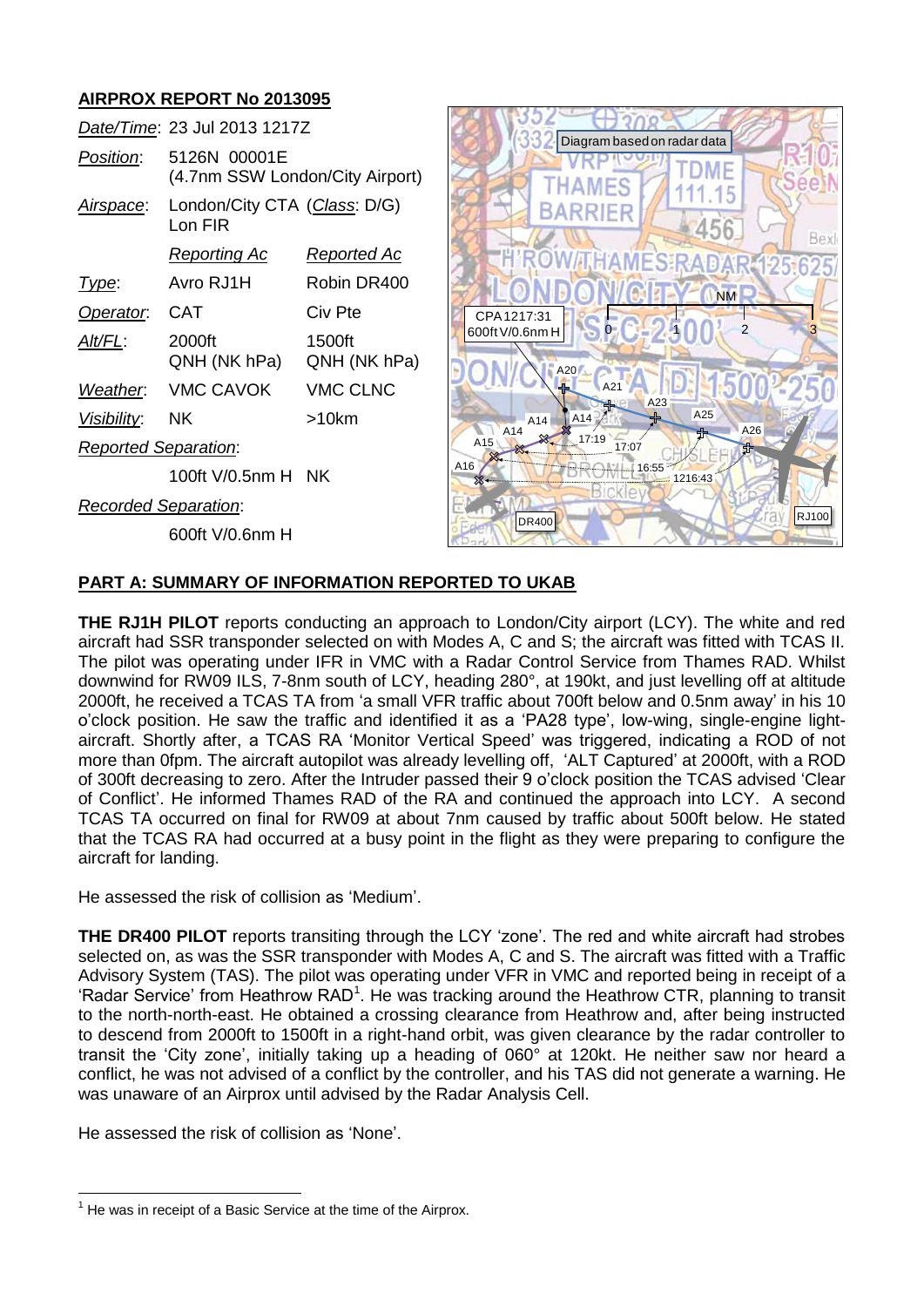**THE THAMES RAD CONTROLLER** did not file a report. A transcript of the RTF is reproduced below; RT which was not relevant to the incident has not been included:

| <b>From</b> | To         | <b>Transcribed Speech</b>                                                                                                                 | <b>Time</b> |
|-------------|------------|-------------------------------------------------------------------------------------------------------------------------------------------|-------------|
| RJ1H        | <b>RAD</b> | Thames good day [RJ1H C/S] R J one hotel, information Xray, er we're out of six thousand descending<br>four thousand on course to Detling | 1208:10     |
| <b>RAD</b>  | RJ1H       | [RJ1H C/S] Thames roger fly heading three zero five vectors runway zero nine                                                              |             |
| RJ1H        | <b>RAD</b> | flying heading three zero five for vectors runway zero nine [RJ1H C/S]                                                                    |             |
| <b>RAD</b>  | RJ1H       | [RJ1H C/S] reduce speed to two ten knots                                                                                                  | 1209:20     |
| RJ1H        | <b>RAD</b> | reducing two ten [RJ1H C/S]                                                                                                               |             |
| RAD         | RJ1H       | [RJ1H C/S] reduce to one niner zero knots                                                                                                 | 1210:00     |
| RJ1H        | <b>RAD</b> | one ninety [RJ1H C/S]                                                                                                                     |             |
| RJ1H        | <b>RAD</b> | and [RJ1H C/S] request one ninety five to Detling                                                                                         |             |
| <b>RAD</b>  | RJ1H       | roger that's all approved                                                                                                                 |             |
| RJ1H        | <b>RAD</b> | -kay                                                                                                                                      |             |
| <b>RAD</b>  | RJ1H       | [RJ1H C/S] descend altitude three thousand feet, Q N H one zero one four at City airport                                                  |             |
| RJ1H        | RAD        | descend three thousand feet Q N H one zero one four [RJ1H C/S]                                                                            |             |
| <b>RAD</b>  | RJ1H       | [RJ1H C/S] delaying action, turn right heading three six zero degrees                                                                     |             |
| RJ1H        | <b>RAD</b> | right heading three six zero [RJ1H C/S]                                                                                                   | 1211:00     |
| <b>RAD</b>  | RJ1H       | [RJ1H C/S] turn left heading two six zero degrees                                                                                         |             |
| RJ1H        | <b>RAD</b> | left heading two six zero [RJ1H C/S]                                                                                                      | 1212:00     |
| <b>RAD</b>  | RJ1H       | [RJ1H C/S] turn left left heading one eight zero degrees                                                                                  |             |
| RJ1H        | <b>RAD</b> | left heading one eight zero [RJ1H C/S]                                                                                                    | 1213:00     |
| RAD         | RJ1H       | [RJ1H C/S] turn right heading two eight five                                                                                              |             |
| RJ1H        | <b>RAD</b> | right heading two eight five [RJ1H C/S]                                                                                                   | 1214:00     |
| <b>RAD</b>  | RJ1H       | [RJ1H C/S] turn right heading two nine zero degrees                                                                                       |             |
| RJ1H        | RAD        | heading two nine zero [RJ1H C/S]                                                                                                          |             |
| <b>RAD</b>  | RJ1H       | [RJ1H C/S] descend altitude two thousand feet                                                                                             | 1216:00     |
| RJ1H        | RAD        | [unreadable] two thousand feet [RJ1H C/S]                                                                                                 |             |
| RAD         | RJ1H       | [RJ1H C/S] helicopter traffic left nine o'clock range of one mile will pass behind at fourteen hundred feet                               | 1217:20     |
| RJ1H        | <b>RAD</b> | roger                                                                                                                                     |             |
| <b>RAD</b>  | RJ1H       | [RJ1H C/S] reduce speed to one six zero knots until five D M E, turn left heading two eight zero degrees                                  |             |
| RJ1H        | RAD        | reducing to one sixty, left heading two eight zero degrees and we had er traffic R A [RJ1H C/S]                                           |             |
| <b>RAD</b>  | RJ1H       | roger                                                                                                                                     |             |
| RJ1H        | RAD        | and [RJ1H C/S] confirm heading two eight zero                                                                                             | 1218:00     |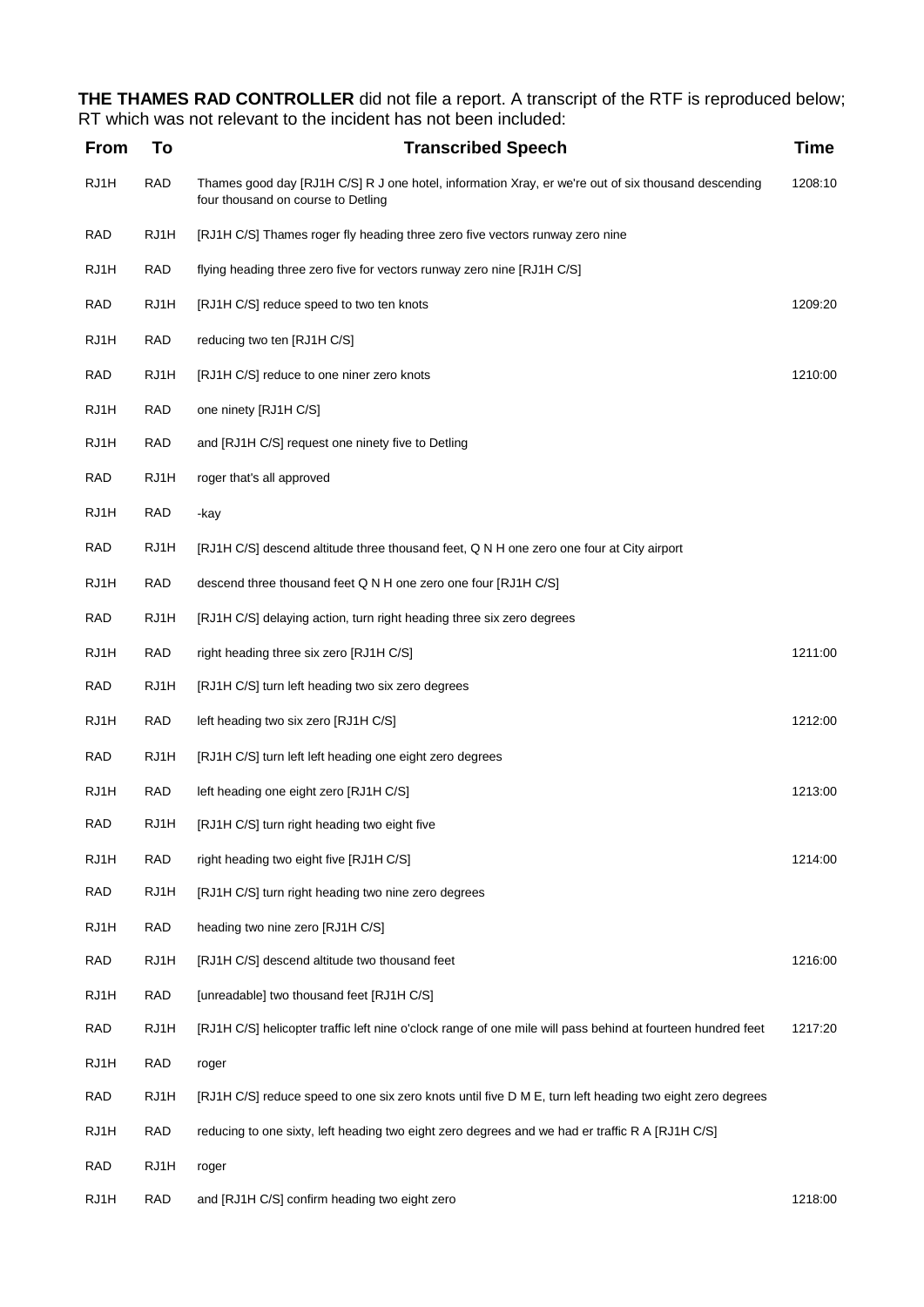| <b>From</b> | Т٥   | <b>Transcribed Speech</b>                               | Time |
|-------------|------|---------------------------------------------------------|------|
| <b>RAD</b>  | RJ1H | two eight zero degrees sir affirm speed one sixty knots |      |

RJ1H RAD okay

**THE HEATHROW RAD CONTROLLER** did not file a report. A transcript of the RTF is reproduced below; RT which was not relevant to the incident has not been included:

| <b>From</b>  | To         | <b>Transcribed Speech</b>                                                                                                                                                                                                                                                                                                                                    | Time    |
|--------------|------------|--------------------------------------------------------------------------------------------------------------------------------------------------------------------------------------------------------------------------------------------------------------------------------------------------------------------------------------------------------------|---------|
| DR400        | <b>RAD</b> | Heathrow radar good morning good afternoon indeed er [DR400 C/S]                                                                                                                                                                                                                                                                                             | 1213:00 |
| <b>RAD</b>   | DR400      | [DR400 C/S] Heathrow radar squawk seven zero three four, pass your message                                                                                                                                                                                                                                                                                   |         |
| DR400        | <b>RAD</b> | seven zero three four standby                                                                                                                                                                                                                                                                                                                                |         |
| DR400        | <b>RAD</b> | er [DR400 C/S] a robin D R four hundred [departure aerodrome] to a private strip [north-east of<br>Stansted], we're just at er just passed Mitcham on the eastern edge of your zone, two thousand feet<br>one zero one three, we would like transit through the er city zone if approved at this height please<br>and er we're happy with a er basic service |         |
| <b>RAD</b>   | DR400      | [DR400 C/S] roger it's a basic service outside controlled airspace, the Q N H one zero one three, I'll<br>call you back                                                                                                                                                                                                                                      | 1214:00 |
| DR400        | <b>RAD</b> | one zero one three and a basic outside controlled airspace, standing by [DR400 C/S]                                                                                                                                                                                                                                                                          |         |
| <b>RAD</b>   | DR400      | [DR400 C/S] I'll be unable to er approve a direct transit at that altitude, would you be able to<br>descend                                                                                                                                                                                                                                                  |         |
| <b>DR400</b> | <b>RAD</b> | affirm [DR400 C/S]                                                                                                                                                                                                                                                                                                                                           |         |
| <b>RAD</b>   | DR400      | [DR400 C/S] the traffic you may see just in your left eleven o'clock is inbound to London City at the<br>same level but he's inside controlled airspace <sup>2</sup>                                                                                                                                                                                         | 1215:00 |
| DR400        | <b>RAD</b> | yep we're visual with him er what height would you like me to descend to                                                                                                                                                                                                                                                                                     |         |
| <b>RAD</b>   | DR400      | i- i- the clearance will be not above fifteen hundred feet V F R, if you could just make an orbit there<br>until you're level please I won't be able to clear you in until you're level due the London City<br>downwind traffic                                                                                                                              |         |
| DR400        | <b>RAD</b> | orbiting er right in order to descend to fifteen hundred feet [DR400 C/S]                                                                                                                                                                                                                                                                                    |         |
| <b>RAD</b>   | DR400      | [DR400 C/S] when you've completed that orbit you're cleared to enter the London City control zone<br>V F R towards the southern tip of the isle of dogs and then it'll be a transit up the lee valley when<br>cleared on, are you familiar with that routeing                                                                                                | 1216:00 |
| <b>DR400</b> | <b>RAD</b> | erm not entirely but er I am er good V F R                                                                                                                                                                                                                                                                                                                   |         |
| <b>RAD</b>   | DR400      | [DR400 C/S] roger what was gonna be your ideal transit track then                                                                                                                                                                                                                                                                                            |         |
| <b>DR400</b> | <b>RAD</b> | erm erm er abeam er lima charlle yankee would be nice                                                                                                                                                                                                                                                                                                        |         |
| <b>RAD</b>   | DR400      | okay er [DR400 C/S] roger then then you'll clearance will be V F R not above fifteen hundred feet,<br>your clearance limit will be the Thames Barrier on the south side of London City                                                                                                                                                                       |         |
| DR400        | <b>RAD</b> | roger er understand er not further in than the Thames Barrier but in fact we will further to the east of<br>that er, orbit completed and er clear to enter I understand                                                                                                                                                                                      |         |

 2 The subject RJ1H was in the DR400 pilot's right 1.30 at 11nm at this time.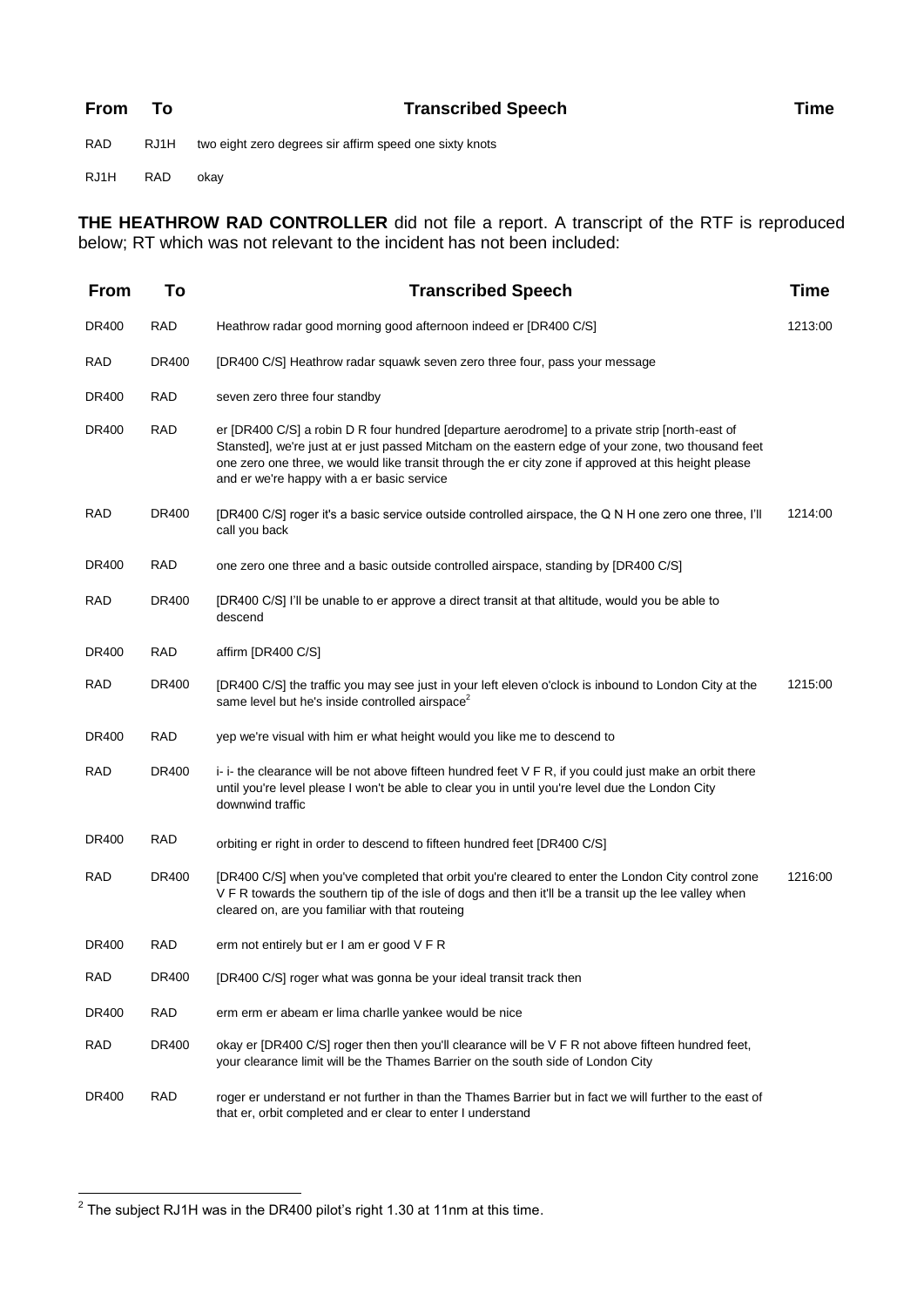| <b>From</b>  | To         | <b>Transcribed Speech</b>                                                                                                                                                | Time    |
|--------------|------------|--------------------------------------------------------------------------------------------------------------------------------------------------------------------------|---------|
| <b>RAD</b>   | DR400      | affirm traffic though just as you roll out of that orbit will be in around about your twelve o'clock two<br>miles descending to two thousand feet inbound to London City | 1217:00 |
| DR400        | RAD.       | visual with that aircraft [DR400 C/S]                                                                                                                                    |         |
| <b>RAD</b>   | DR400      | [DR400 C/S] roger your clearance limit is the Thames Barrier so no further north that the Thames<br>Barrier until cleared                                                |         |
| <b>DR400</b> | <b>RAD</b> | that's copied (DR400 C/S) thank you                                                                                                                                      | 1217:20 |
|              |            | [no further transmissions until after CPA]                                                                                                                               |         |

### **Factual Background**

The LCY weather was recorded as follows:

METAR EGLC 231150Z 08009KT 9999 -SHRA FEW022 24/19 Q1014 RERA METAR EGLC 231220Z 08010KT 9999 FEW024 25/18 Q1014

#### **Analysis and Investigation**

### **CAA ATSI**

The RJ1H pilot was operating under IFR to London City, and was in receipt of a Radar Control Service from Thames RAD. The DR400 pilot was operating under VFR from Fairoaks to a private site to the north-east of Stansted and was in receipt of a Basic Service from Heathrow TC SVFR (Heathrow RAD).

CAA ATSI had access to written reports from both pilots, area radar recordings, RTF recordings and transcripts of the Thames RAD and Heathrow RAD frequencies.

At 1213:40, the DR400 pilot contacted Heathrow RAD at 2000ft, requesting a transit through the City Zone and a Basic Service. A Basic Service was agreed. The DR400 pilot was informed that a direct transit at that level was not available and the pilot was asked if he could descend. He replied that he could and was instructed to descend to 1500ft, remaining outside CAS. The Heathrow RAD co-ordinated the DR400 with Thames RAD and a clearance to transit VFR not above 1500ft towards the Thames Barrier VRP was subsequently issued to the DR400 pilot.

At 1216:51, low level Short Term Conflict Alert (STCA) activated. At 1217:00, the DR400 pilot was passed traffic information on the RJ1H, in his 12 o'clock at 2nm, descending to 2000ft inbound to London City (see Figure 1). The DR400 pilot reported visual with the RJ1H and STCA deactivated at 1217:03.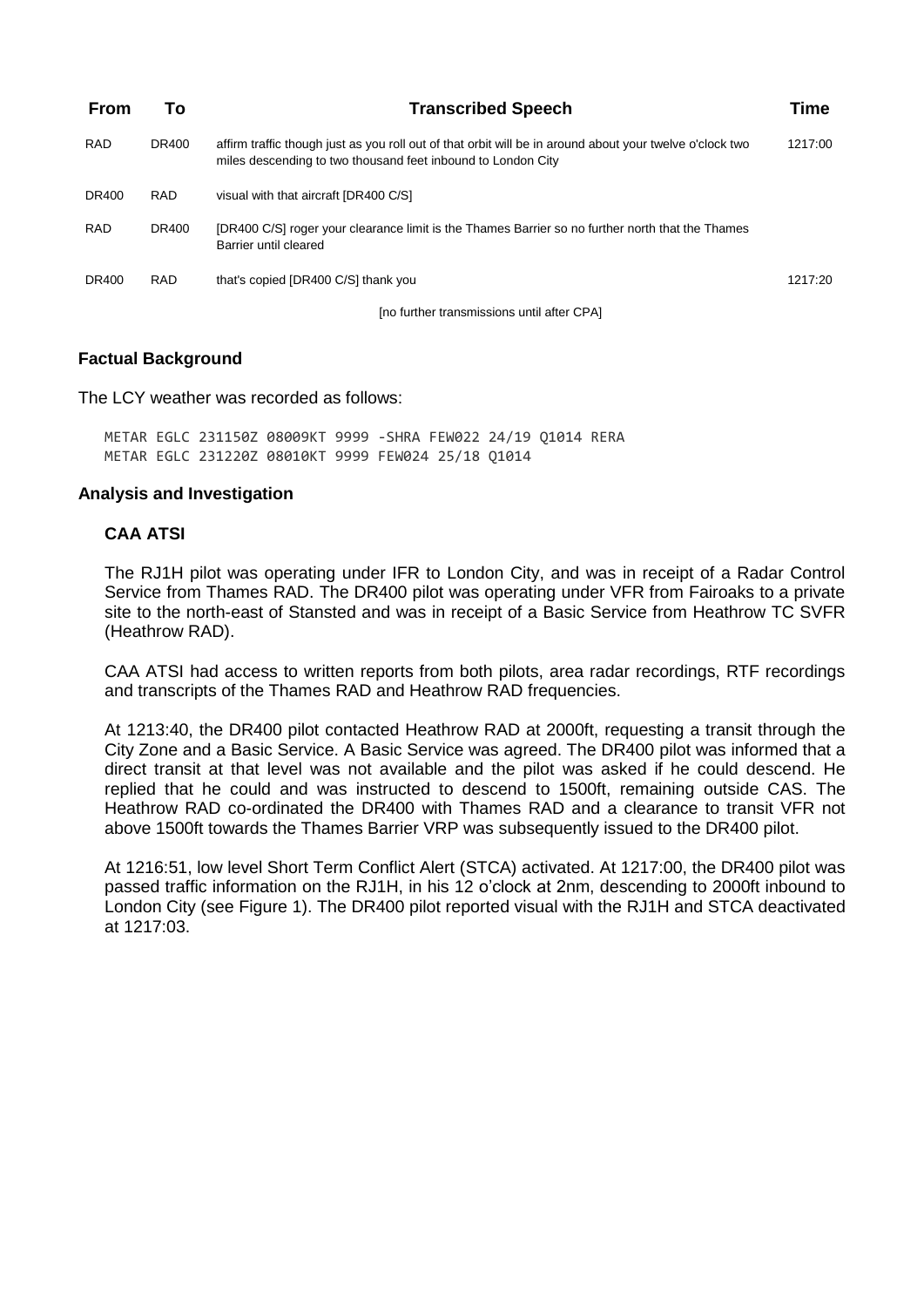

Figure 1: DR400 squawk 7034, RJ1H squawk 5722

The Thames RAD gave a closing heading for the ILS to another aircraft. During this interchange, low level STCA activated again and immediately afterwards, at 1217:29, the Thames RAD passed traffic information on the DR400 to the RJ1H pilot, stating that the traffic was "helicopter traffic left nine o'clock range of one mile will pass behind at fourteen hundred feet" (see Figure 2).



Figure 2: DR400 squawk 7034, RJ1H squawk 5722

When the incident occurred, the RJ1H was at 2000ft in class D airspace while the DR400 was outside CAS, with a clearance to enter not above 1500ft. No separation minima are prescribed between IFR and VFR traffic in Class D airspace, however, traffic information must be passed on VFR traffic to IFR traffic and traffic avoidance given if requested. The RJ1H pilot was passed traffic information on the DR400 who had reported the RJ1H in sight. Traffic information was also passed on the DR400 to the RJ1H pilot prior to the DR400 entering the Class D airspace. Earlier traffic information may have improved the RJ1H crew's situational awareness, however, it is likely that the Thames RAD's workload precluded this.

### **Summary**

An Avro RJ1H and Robin DR400 flew into proximity on the edge of the LCY CTA at 1217 on 23<sup>rd</sup> July 2013. Traffic information on each aircraft was passed to both pilots; the RJ1H pilot subsequently received a TCAS RA 'Monitor Vertical Speed'.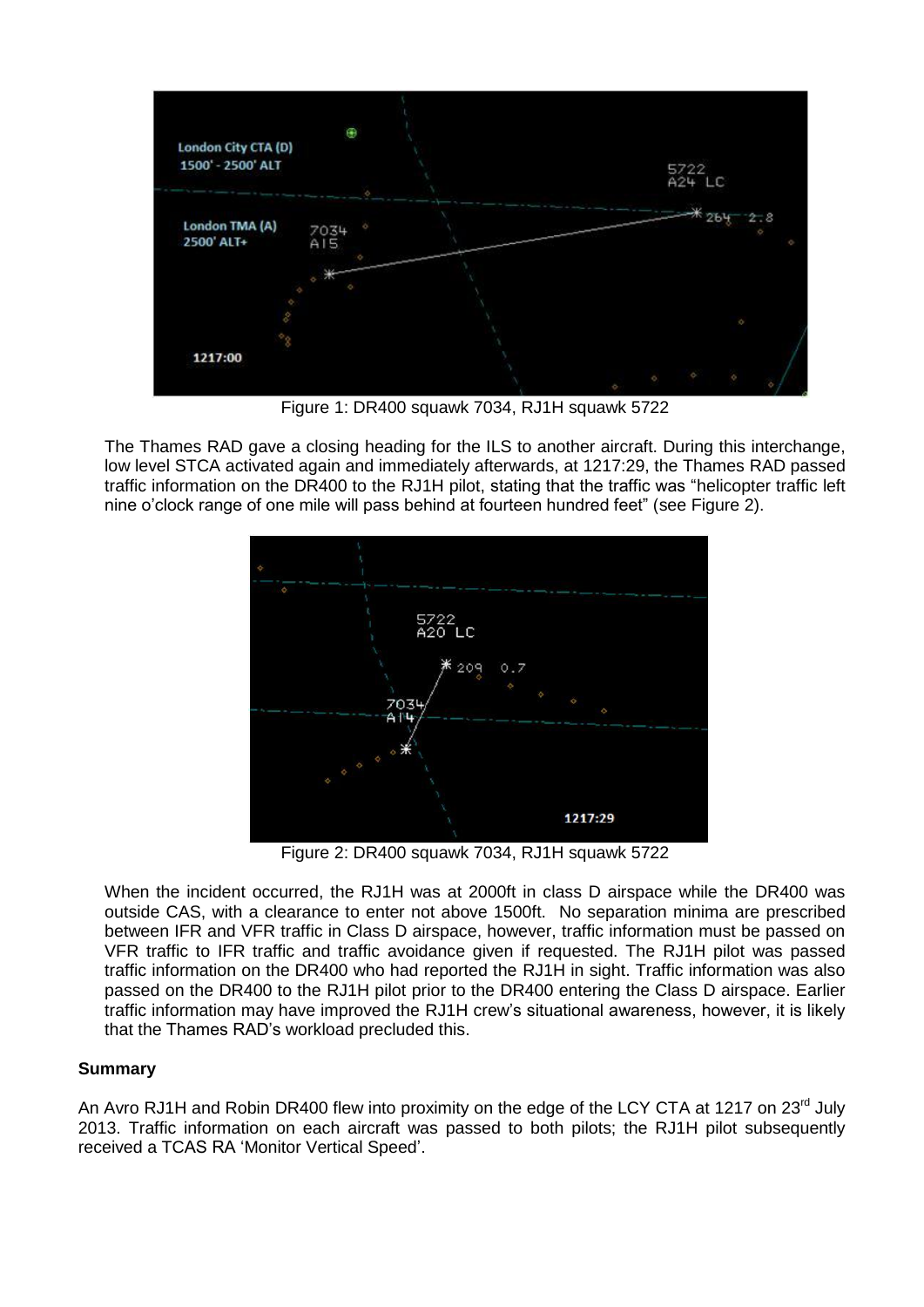### **PART B: SUMMARY OF THE BOARD'S DISCUSSIONS**

Information available included reports from the pilots of both ac, transcripts of the relevant RT frequencies, radar photographs/video recordings and a report from the appropriate ATC authority.

Members first considered the pilots' actions. The RJ1H pilot was operating under IFR in Class D airspace within the London/City CTA; the DR400 pilot was operating under VFR in Class G airspace below the London/City CTA. Both were operating in compliance with their respective clearances, were in 2-way RT contact with different controllers and each was passed Traffic Information on the other aircraft. The RJ1H pilot stated that he saw the DR400 indicate on TCAS and then saw it visually, presumably after he was cued by the TCAS display. The DR400 pilot was visual with the subject RJ1H (as noted from the Heathrow RAD transcript) and commented in his narrative about not seeing any conflicting aircraft. Members noted that the RJ1H pilot had received a TCAS RA 'Monitor Vertical Speed' as he was levelling off at his cleared altitude of 2000ft, which required him not to descend.

Turning to the controllers, the 2 aircraft had been coordinated with 500ft separation and the required clearances had been issued. The controllers were required to give traffic information between IFR and VFR traffic, which they did.

The Board then discussed in detail the issue of TCAS RAs in mixed IFR/SVFR/VFR circumstances, including at the boundaries of controlled and uncontrolled airspace. The discussion also considered the assumption by some that an RA was, by definition, an Airprox. Some members were of the opinion that an RA should be considered contextually, especially as TCAS is not optimised for the CTR environment. Broadly speaking, RAs could be considered in 2 classes, those that caused the aircraft to deviate from its planned flight path, either through manual or automatic intervention (manoeuvre RAs), and those that did not (monitor RAs). In the former case, e.g. 'Climb Climb', it could reasonably be assumed that the system was changing aircraft flight paths in order to prevent collision or, at the very least, close proximity. In the latter, it could be argued that the aircraft were always going to pass well clear of each other and that the system was simply advising the pilot to remain on the selected flight path in order to maintain already safe separation. It was noted that TCAS II Version 7.1 defines the 'Monitor Vertical Speed' RA as a 'Preventive RA', i.e. the RA is preventing collision by maintaining an already safe separation. The Board recognised that there were many facets to TCAS design, that their broad definition could not cover all cases, and that the pilot's primary and only concern was to follow the instructions generated by the RA, whatever they were. However, the generation of an RA did not necessarily imply that an Airprox had occurred; it was felt that the considerations above could usefully be used by pilots when subsequently considering the level of risk in their event, and whether an Airprox report was justified.

Considering the cause and risk for this Airprox, the Board felt that normal procedures, safety standards and parameters had pertained. However, notwithstanding the Board's discussion and findings, it was also felt that it was highly undesirable for pilots of TCAS equipped aircraft to receive TCAS RAs of any kind, and that their occurrence should never be considered normal. Considering the circumstances of this and similar occurrences covered in other Airprox reports<sup>3</sup>, the Board agreed to recommend that the CAA review VFR/SVFR traffic procedures within CAS with respect to interaction with TCAS equipped aircraft and, specifically, RA occurrences.

 $\overline{a}$  $^3$  e.g. 2013099 and 2013121.